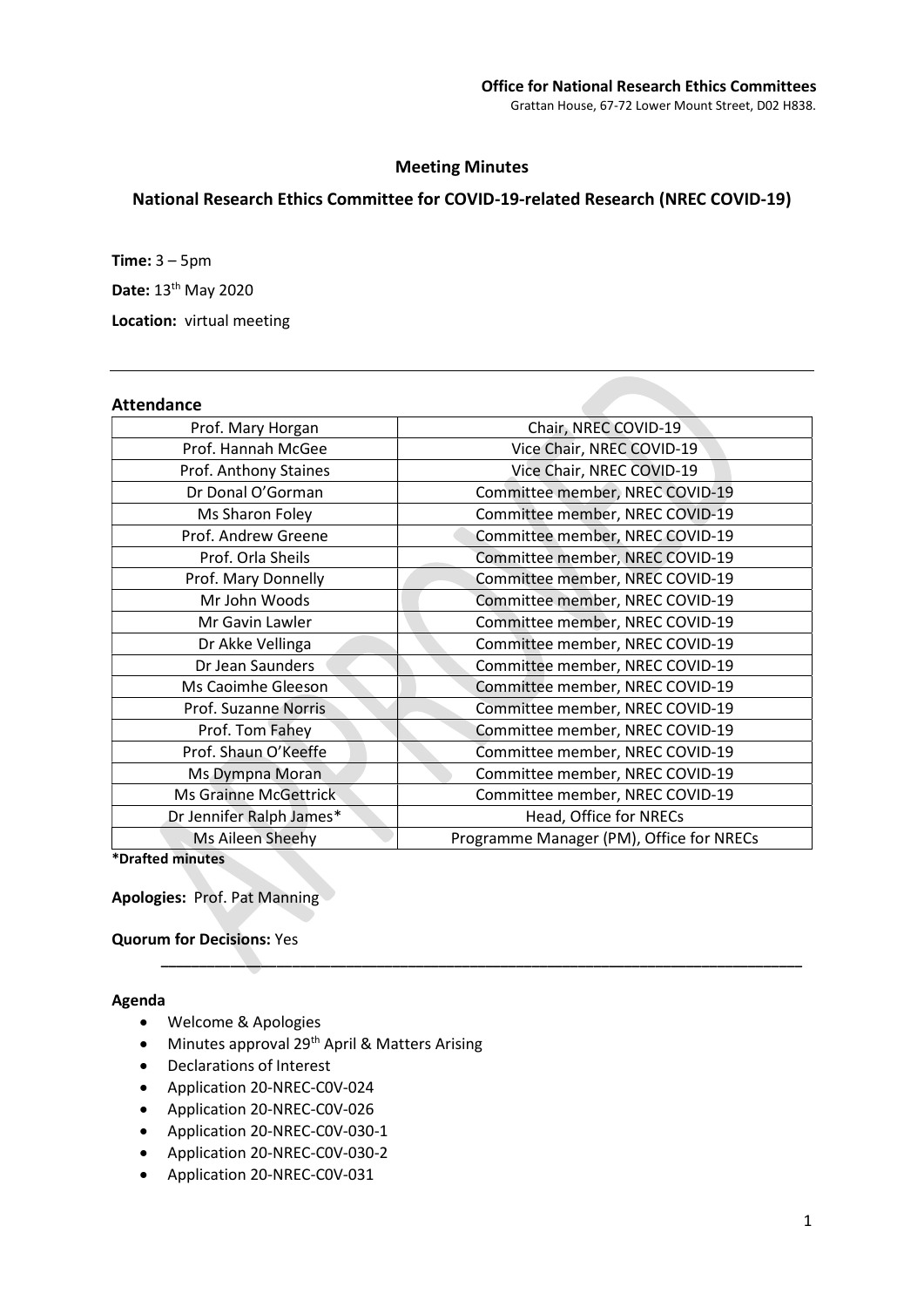- Application 20-NREC-C0V-032
- Application 20-NREC-C0V-034
- Application 20-NREC COV-035
- Application 20-NREC COV-037
- Application 20-NREC COV-038
- Application 20-NREC COV-040
- AOB
- The Chair welcomed the committee.
- $\bullet$  The minutes from meeting on  $6<sup>th</sup>$  May 2020 were approved.
- Matters arising from the  $6<sup>th</sup>$  May meeting as follows:
- (1) The Head of Office for NRECs confirmed that 8 of the 9 applications receiving provisional approval at 6<sup>th</sup> May meeting had since received final approval, having satisfied the additional queries of the committee.

\_\_\_\_\_\_\_\_\_\_\_\_\_\_\_\_\_\_\_\_\_\_\_\_\_\_\_\_\_\_\_\_\_\_\_\_\_\_\_\_\_\_\_\_\_\_\_\_\_\_\_\_\_\_\_\_\_\_\_\_\_\_\_\_\_\_\_\_\_\_\_\_\_\_\_\_\_\_\_\_\_\_\_

- (2) The Head of Office for NRECs noted receipt of the committee's aligned guidance for applicants for the purposes of ethics review of research involving consent from participants who lack capacity.
- (3) The Office PM confirmed response from the State Claims Agency that it is the responsibility of the applicant / Principal Investigator to inform the State Claims Agency of ethics approval by NREC COVID-19 where the Clinical Indemnity Scheme is applicable to the research study.

\_\_\_\_\_\_\_\_\_\_\_\_\_\_\_\_\_\_\_\_\_\_\_\_\_\_\_\_\_\_\_\_\_\_\_\_\_\_\_\_\_\_\_\_\_\_\_\_\_\_\_\_\_\_\_\_\_\_\_\_\_\_\_\_\_\_\_\_\_\_\_\_\_\_\_\_\_\_\_\_\_\_\_

| <b>Application Number</b>     | 20-NREC-COV-024                                                                                                                                                                                                                                                                                                           |
|-------------------------------|---------------------------------------------------------------------------------------------------------------------------------------------------------------------------------------------------------------------------------------------------------------------------------------------------------------------------|
| Applicant                     | Dr Liesbeth Rosseel                                                                                                                                                                                                                                                                                                       |
| <b>Study Title</b>            | Percutaneous Coronary Intervention patterns in the Republic of<br>Ireland during the COVID-19 outbreak                                                                                                                                                                                                                    |
| <b>Institution</b>            | <b>Galway University Hospital</b>                                                                                                                                                                                                                                                                                         |
| <b>NREC COVID-19 Comments</b> | The committee agreed that this anonymised retrospective study<br>$\bullet$<br>would provide an objective data-set on the impact of COVID-19<br>on patients being treated with PCI.<br>The committee agreed that this study does not present notable<br>$\bullet$<br>issues from an ethics or data protection perspective. |
| <b>NREC COVID-19 Decision</b> | <b>Provisional Approval</b>                                                                                                                                                                                                                                                                                               |
| <b>Associated Conditions</b>  | requires confirmation<br>1. The<br>committee<br>that<br>the<br>same<br>anonymisation approach will be taken in the other 5 centres, and<br>requests confirmation in this regard from all centres.<br>2. The committee requires clarification on the sample size for this<br>study.                                        |

#### Applications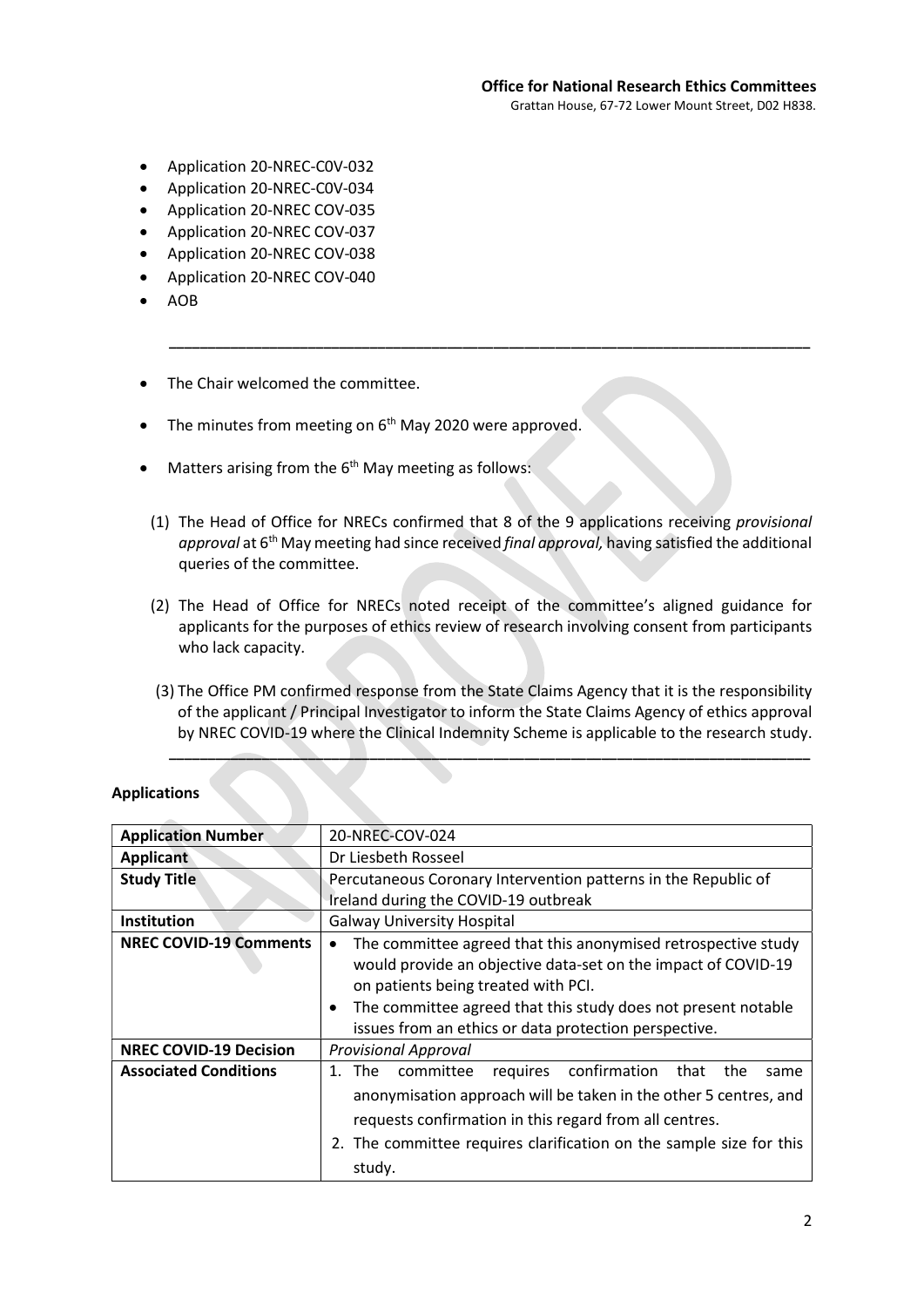| 20-NREC-COV-026                                                                                                                                                                                                                                                                    |
|------------------------------------------------------------------------------------------------------------------------------------------------------------------------------------------------------------------------------------------------------------------------------------|
| Dr Fionnuala Cox                                                                                                                                                                                                                                                                   |
| Emergency transition of hospital-based Immunoglobulin                                                                                                                                                                                                                              |
| replacement therapy to home-based self-administration due to                                                                                                                                                                                                                       |
| COVID-19; impact on disease management and patient satisfaction.                                                                                                                                                                                                                   |
| St James's Hospital                                                                                                                                                                                                                                                                |
| The committee agreed that a reasonable and straight-forward<br>$\bullet$                                                                                                                                                                                                           |
| approach is proposed for this informative study.                                                                                                                                                                                                                                   |
| Given there are no questions relating to COVID-19, there was a                                                                                                                                                                                                                     |
| suggestion to contextualise the questionnaire with appropriate                                                                                                                                                                                                                     |
| COVID-19 relevant information.                                                                                                                                                                                                                                                     |
| <b>Provisional Approval</b>                                                                                                                                                                                                                                                        |
| 1. The committee is unclear if the 38 participants in question are                                                                                                                                                                                                                 |
| solely from SJH or from the collective of the three hospitals;                                                                                                                                                                                                                     |
| please provide clarification.                                                                                                                                                                                                                                                      |
| 2. Given the small number of participants with a rare disease, there<br>is reasonable likelihood of patient identification from data<br>variables including hospital, age and gender; the committee<br>requires that informed consent be sought and recorded from<br>participants. |
| 3. Furthermore, the committee is unclear if the 64 patients already                                                                                                                                                                                                                |
| administering IV or sub-cutaneous immunoglobulin at home or in                                                                                                                                                                                                                     |
| satellite clinics, will be included in the survey; if so, the committee                                                                                                                                                                                                            |
| requires that these participants are also asked for their informed                                                                                                                                                                                                                 |
| consent.                                                                                                                                                                                                                                                                           |
| 4. The committee is unclear as to who is the Data Controller and                                                                                                                                                                                                                   |
| Data Processor and requires confirmation in this regard.                                                                                                                                                                                                                           |
| 5. The committee notes that Survey Monkey will be employed in the                                                                                                                                                                                                                  |
| methodology; mindful that IP addresses can be traceable with                                                                                                                                                                                                                       |
| this tool, the committee requires justification as to the security                                                                                                                                                                                                                 |
| that can be afforded to participants' data.                                                                                                                                                                                                                                        |
|                                                                                                                                                                                                                                                                                    |

| <b>Application Number</b>     | 20-NREC-COV-030-1                                               |
|-------------------------------|-----------------------------------------------------------------|
| <b>Applicant</b>              | Dr Nollaig Burke                                                |
| <b>Study Title</b>            | SABS-TILDA: SARS-CoV-2 specific AntiBodieS in The Irish         |
|                               | LongituDinal Study on Ageing (TILDA): an opportunity to assess  |
|                               | COVID-19 rates and phenotypes in older adults in Ireland        |
| <b>Institution</b>            | <b>Trinity College Dublin</b>                                   |
| <b>NREC COVID-19 Comments</b> | The committee noted this application represents an<br>$\bullet$ |
|                               | amendment to TILDA, a long-running large (>6000                 |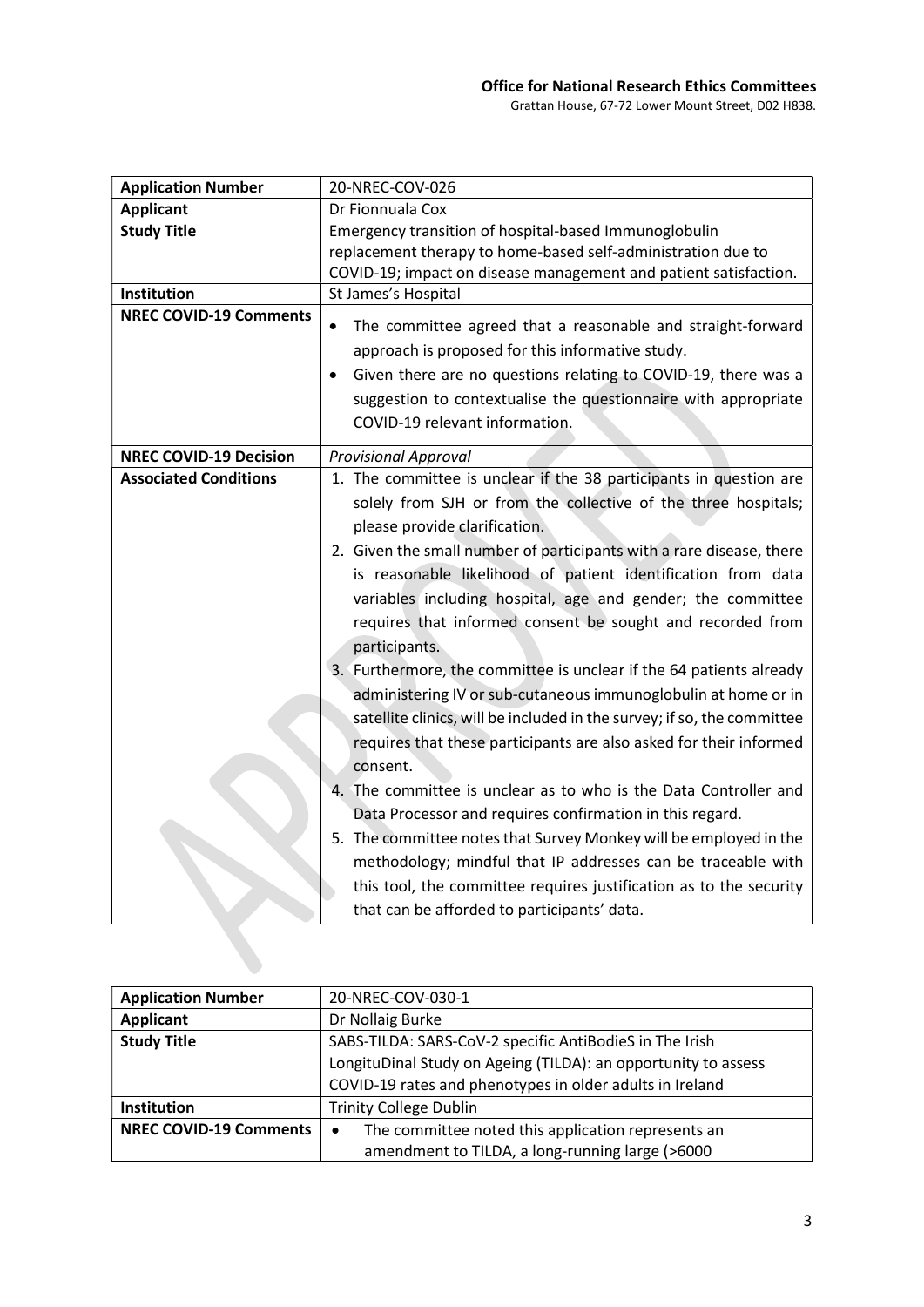Grattan House, 67-72 Lower Mount Street, D02 H838.

|                               | participants) study, previously receiving ethics approval from    |
|-------------------------------|-------------------------------------------------------------------|
|                               | TCD.                                                              |
| <b>NREC COVID-19 Decision</b> | <b>Provisional Approval</b>                                       |
| <b>Associated Conditions</b>  | Regarding the proposal to visit participants' homes, the<br>1.    |
|                               | committee requests clarification as to the infection control      |
|                               | measures to be undertaken.                                        |
|                               | The committee notes the statement in the application that a<br>2. |
|                               | protocol amendment is not required, however this should be        |
|                               | done to encompass SARS-COV-2 antibody testing.                    |
|                               | Further to above, the committee requires that the PIL and<br>3.   |
|                               | consent materials are updated to reflect the reasoning for and    |
|                               | explanation of SARS-COV-2 antibody testing.                       |
|                               | The committee requires that the blood draw amount be<br>4.        |
|                               | updated in the documentation to reflect the increase now          |
|                               | required for SARS-COV-2 antibody testing.                         |

| <b>Application Number</b>     | 20-NREC-COV-030-2                                                  |
|-------------------------------|--------------------------------------------------------------------|
| <b>Applicant</b>              | Prof. Rose Anne Kenny                                              |
| <b>Study Title</b>            | Altered lives in a time of crisis: Preparing for recovery from the |
|                               | impact of the COVID-19 pandemic on the lives of older adults       |
|                               | (TILDA)                                                            |
| <b>Institution</b>            | <b>Trinity College Dublin</b>                                      |
| <b>NREC COVID-19 Comments</b> | The committee agreed it is unable to make a decision in the        |
|                               | absence of the reviewing the COVID-19 questionnaire to be          |
|                               | sent to TILDA participants.                                        |
| <b>NREC COVID-19 Decision</b> | <b>Deferred</b>                                                    |
| <b>Associated Conditions</b>  | N/A                                                                |
|                               |                                                                    |

| <b>Application Number</b>     | 20-NREC-COV-031                                                      |
|-------------------------------|----------------------------------------------------------------------|
| <b>Applicant</b>              | Dr Bairbre McNicholas                                                |
| <b>Study Title</b>            | APPROVE-CARE Awake Prone Positioning to Reduce invasive              |
|                               | VEntilation in COVID-19 induced Acute Respiratory failure            |
| Institution                   | <b>Galway University Hospital</b>                                    |
| <b>NREC COVID-19 Comments</b> | Recognising that the study is addressing an important question<br>1. |
|                               | on the impact of prone positioning on patients with hypoxemia        |
|                               | due to COVID-19, the committee is unclear as to the                  |
|                               | composition of the study (one or two projects?, what is the          |
|                               | BioImpedence substudy?), the outcomes,<br>the<br>and                 |
|                               | randomisation approach. Furthermore, the committee is                |
|                               | unclear as to where the study is being done (two or seven sites)     |
|                               |                                                                      |
|                               | and who are the lead sub-PIs at each site.                           |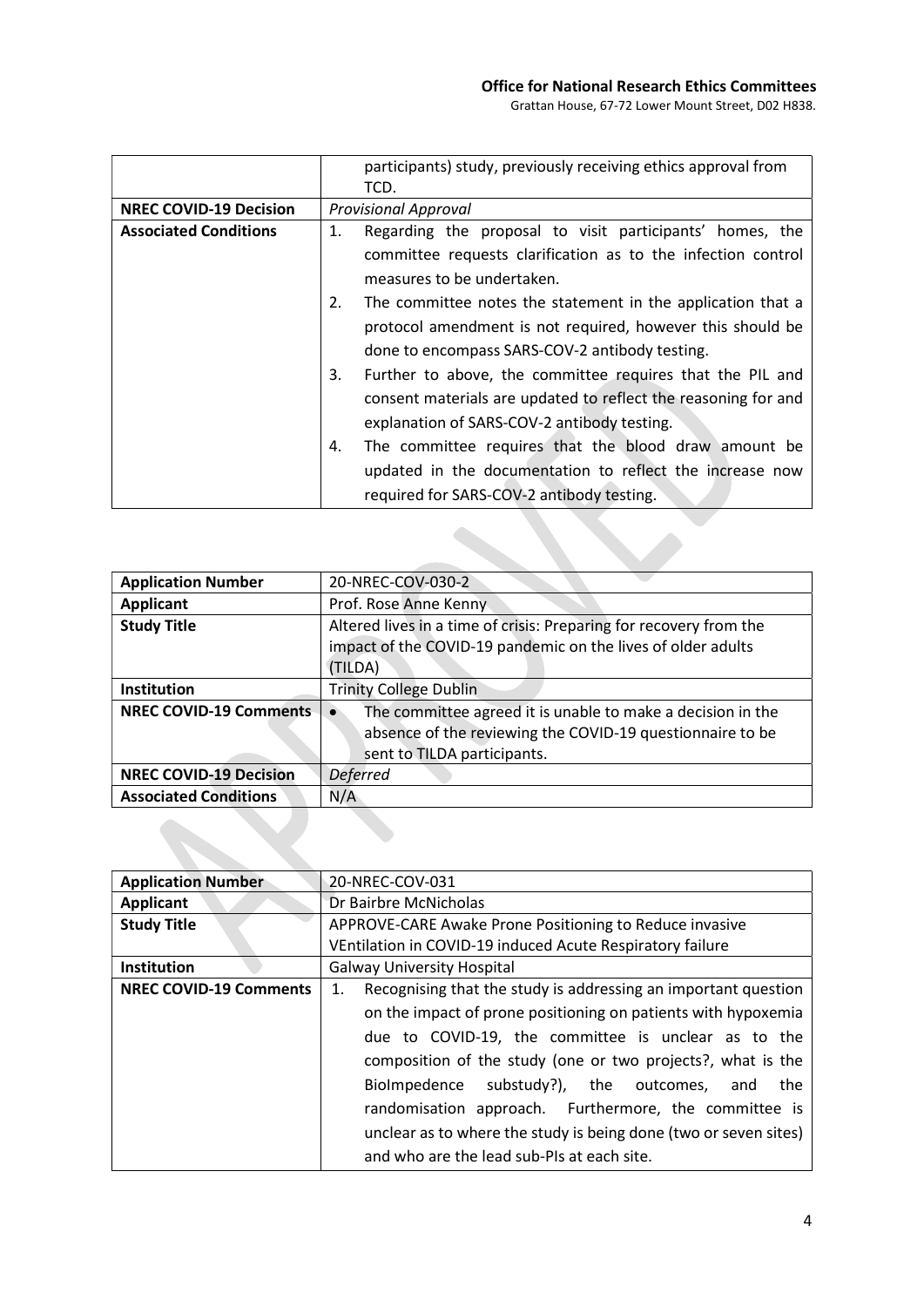V

|                               | The committee notes lack of clarity on the inclusion and<br>2.       |
|-------------------------------|----------------------------------------------------------------------|
|                               | exclusion criteria for participants (eg RR $>40$ is inclusion        |
|                               | criterion, but then listed as exclusion criterion in protocol), in   |
|                               | addition to absence of consent forms and PILs.                       |
|                               | Regarding the randomised controlled trial, the committee is of<br>3. |
|                               | the view that the informed consent process is not robust and         |
|                               | has concerns about the small size of the trial.                      |
|                               | Regarding data protection considerations, the committee notes<br>4.  |
|                               | that the DPIA form is incomplete and DPO form is unsigned and        |
|                               | has no outcome recorded. The committee is unclear if personal        |
|                               | data will be entered into the central database or not due to         |
|                               | contradictory information.                                           |
|                               | 5.<br>The committee is of the firm view that a data monitoring       |
|                               | committee is necessary for a randomised controlled trial.            |
| <b>NREC COVID-19 Decision</b> | <b>Approval Declined</b>                                             |
| <b>Associated Conditions</b>  | N/A                                                                  |

| <b>Application Number</b>     | 20-NREC-COV-032                                                         |
|-------------------------------|-------------------------------------------------------------------------|
| <b>Applicant</b>              | <b>Prof Eleanor Molloy</b>                                              |
| <b>Study Title</b>            | CONTINUUM: COvid-19 NeonaTal, child aNd adUlt: uUnderstanding           |
|                               | iMmune responses                                                        |
| Institution                   | <b>Trinity College Dublin</b>                                           |
| <b>NREC COVID-19 Comments</b> | The committee agreed that this study includes a clear protocol          |
|                               | to investigate the differential immune responses of neonates,           |
|                               | children and adults to COVID-19 infection.                              |
|                               | The committee noted the low risk assigned by the DPO.                   |
| <b>NREC COVID-19 Decision</b> | <b>Provisional Approval</b>                                             |
| <b>Associated Conditions</b>  | The committee is unclear as to the number of participants to be<br>1.   |
|                               | enrolled; references to n=300 (DPIA document), n=200 (section           |
|                               | 2.5, NREC application form), and n=400 (section 3.1, NREC               |
|                               | application) are made - the committee requires confirmation.            |
|                               | The committee is unclear as to the timepoint during COVID<br>2.         |
|                               | illness that blood samples will be taken; clarification is required.    |
|                               | The committee notes that reference is made in the protocol to<br>3.     |
|                               | assessment of follow-up clinical data, and requires clarification       |
|                               |                                                                         |
|                               | as to what this refers, when it will occur, how often, and by           |
|                               | whom in the research team.                                              |
|                               | The committee is of the view that the lay abstract is not written<br>4. |
|                               | in plain English and requires it be rewritten accordingly.              |
|                               | The committee notes the statement that 'Data will be destroyed<br>5.    |
|                               | once the research study is completed and published', and                |
|                               | elsewhere it is stated that data will be held for 5 years; the          |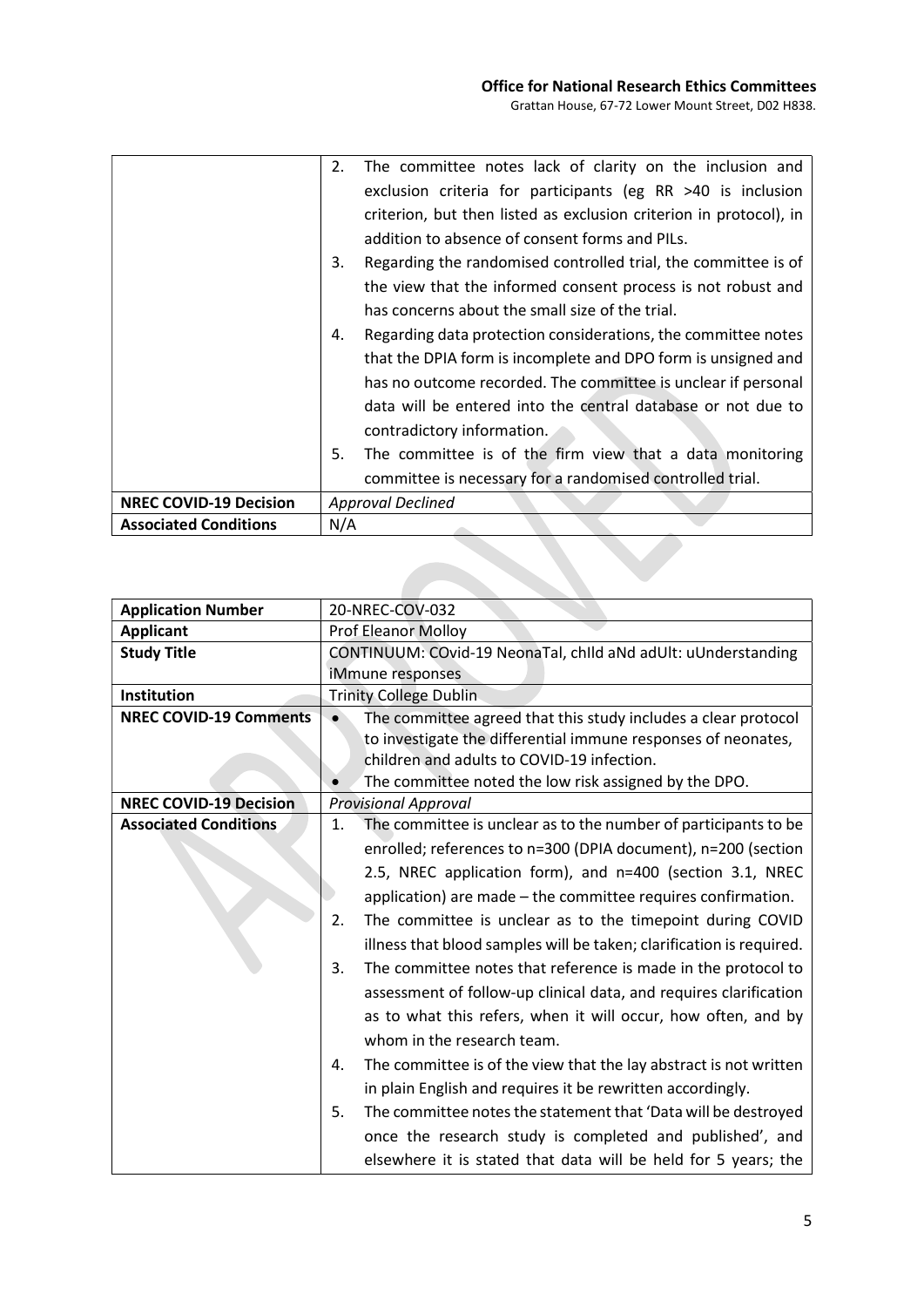|    | committee requires the applicant to source their institutional    |
|----|-------------------------------------------------------------------|
|    | policy on data management and retention, and adopt the            |
|    | requirements therein.                                             |
| 6. | The committee observes there is conflicting information on        |
|    | where the key will be stored (Trinity or Tallaght?) and requires  |
|    | clarification in this regard.                                     |
| 7. | Recognising that blood samples will be taken from both cases      |
|    | and controls, the committee notes separate reference to           |
|    | samples of urine and saliva and requires explanation of the       |
|    | intention of the methodological approach.                         |
| 8. | The committee requires clarification on how the control group     |
|    | will be recruited, and requests consideration be given to         |
|    | COVID-19 testing of the 'healthy individuals' who may have        |
|    | been asymptomatic for a past infection.                           |
| 9. | The committee is of the view that the 'No' tick boxes in answer   |
|    | to questions in the consent forms is misleading; rather a clear   |
|    | statement with the opportunity to tick the 'Yes' tick box is more |
|    | appropriate                                                       |
|    | The committee notes several typos, including section 3.3,<br>10.  |
|    | 'healthy controls with inflammatory conditions' and requires      |
|    | accuracy is ensured throughout.                                   |

| <b>Application Number</b>     | 20-NREC-COV-034                                                                                                                                                                                                                                                                                                                                                                                                                                      |
|-------------------------------|------------------------------------------------------------------------------------------------------------------------------------------------------------------------------------------------------------------------------------------------------------------------------------------------------------------------------------------------------------------------------------------------------------------------------------------------------|
| <b>Applicant</b>              | Dr Emma Nicholson                                                                                                                                                                                                                                                                                                                                                                                                                                    |
| <b>Study Title</b>            | <b>CUPID COVID-19</b>                                                                                                                                                                                                                                                                                                                                                                                                                                |
| <b>Institution</b>            | University College Dublin                                                                                                                                                                                                                                                                                                                                                                                                                            |
| <b>NREC COVID-19 Comments</b> | The committee agreed that this is a worthwhile study with a<br>clear workplan to investigate the changes in and barriers to ED<br>attendance by the paediatric population during the COVID-19<br>pandemic.<br>The committee agreed that potential harms were well-<br>addressed by the applicant.                                                                                                                                                    |
| <b>NREC COVID-19 Decision</b> | <b>Provisional Approval</b>                                                                                                                                                                                                                                                                                                                                                                                                                          |
| <b>Associated Conditions</b>  | Regarding WP2, the committee requires clarification on how<br>1.<br>long the audiotapes will be retained for and the plan for their<br>destruction. The applicant should comment on the alignment of<br>the study's approach with her institutional policy on data<br>management / retention.<br>Regarding WP3, the committee is unclear as to the timeframe<br>2.<br>and means of participant consent and requires clarification in<br>this regard. |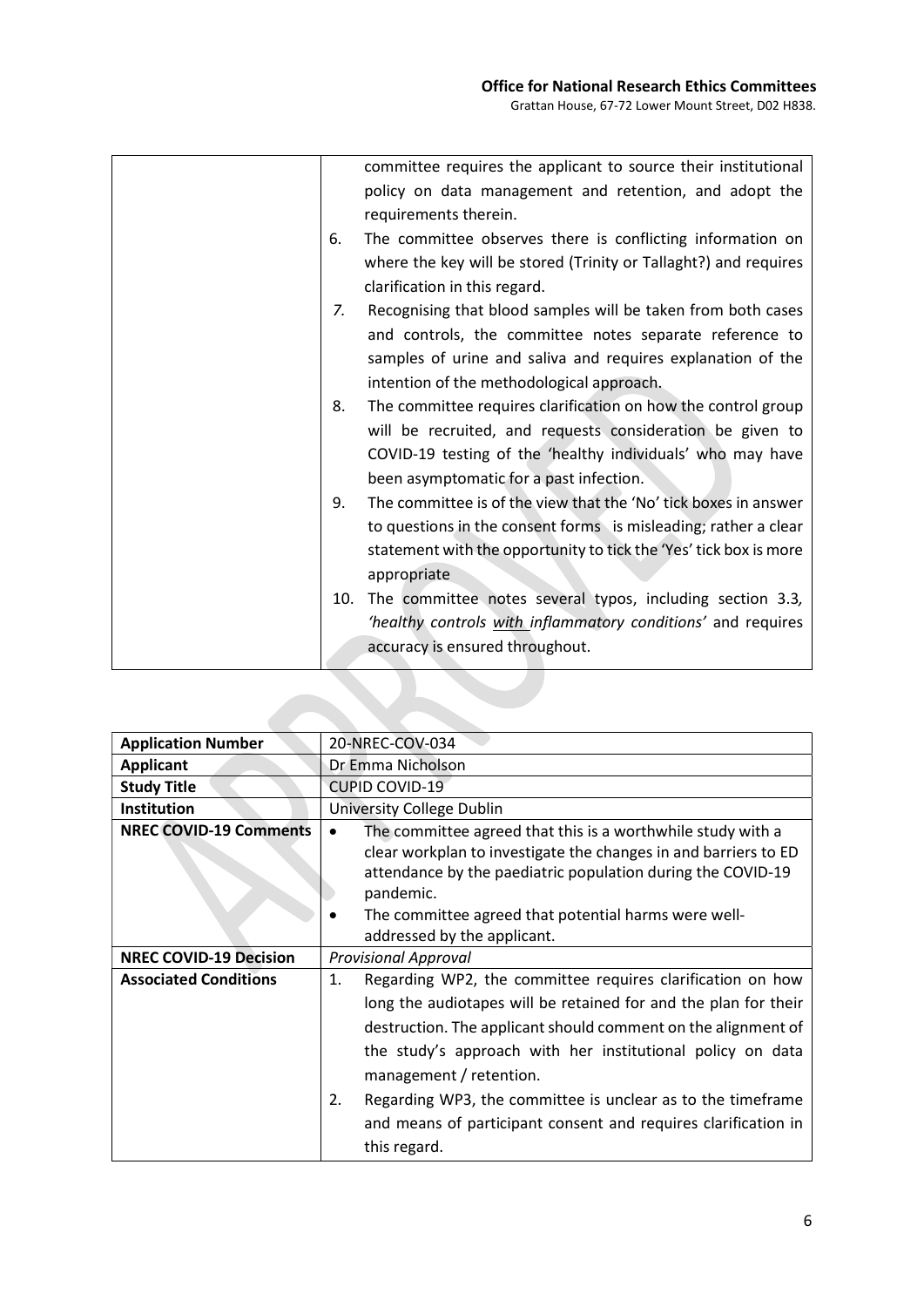| 3. | Noting that Qualtrics is a tool for WP3 of this study, the         |
|----|--------------------------------------------------------------------|
|    | committee requires assurances as to the security and               |
|    | anonymity that this software can afford participants' data.        |
| 4. | Further to WP3, the committee requires that consent is             |
|    | required prior to admission to the survey. An appropriate          |
|    | consent statement is required at the start of the survey to which  |
|    | participants can 'tick box', with preclusion to proceed if consent |
|    | is not agreed.                                                     |

| <b>Application Number</b>     | 20-NREC-COV-035                                                            |
|-------------------------------|----------------------------------------------------------------------------|
| <b>Applicant</b>              | Prof. Tim Lynch                                                            |
| <b>Study Title</b>            | An assessment of Neurological illness during a pandemic of severe          |
|                               | acute respiratory syndrome - coronavirus - 2                               |
| Institution                   | Dublin Neurological Institute                                              |
| <b>NREC COVID-19 Comments</b> | The Committee agreed that this multisite observational cohort<br>$\bullet$ |
|                               | study has a satisfactory approach to address the research                  |
|                               | question.                                                                  |
|                               | There was a suggestion that a recruitment SOP would be useful<br>$\bullet$ |
|                               | to ensure consistency at the various sites.                                |
| <b>NREC COVID-19 Decision</b> | <b>Provisional Approval</b>                                                |
| <b>Associated Conditions</b>  | Potential participants are to be recruited by a variety of inpatient and   |
|                               | outpatient interfaces (Section 3.2). Please describe in more detail the    |
|                               | steps to be followed, for example:                                         |
|                               | 1.<br>At what point does the research team get notified of a potential     |
|                               | participant being an inpatient?                                            |
|                               | Are patients being referred solely on clinical grounds or because<br>2.    |
|                               | neurology is conducting a research study?                                  |
|                               | 3.<br>When does the patient get presented with the opportunity to          |
|                               | participate in the research study $-$ is it at the end of their            |
|                               | treatment and prior to discharge? How can you ensure there is              |
|                               | sufficient differentiation between treatment and participation             |
|                               | in the research study?                                                     |
|                               | While minimising unnecessary interaction with patients is<br>4.            |
|                               | desirable, it would be preferable to obtain written consent,               |
|                               | where possible, to participate in the research study. This should          |
|                               | be feasible in most cases as participants are provided with a PIL          |
|                               | and the project is discussed with them. The circumstances in               |
|                               | which written consent is not possible by the participant should            |
|                               | be identified and clear procedures documented for all sites.; the          |
|                               | committee requires confirmation in this regard.                            |
|                               | 5.<br>Please confirm that those with existing neurological disease will    |
|                               | have a PIL sent to them if they are an outpatient? (Section 4.1.3          |
|                               | (i))                                                                       |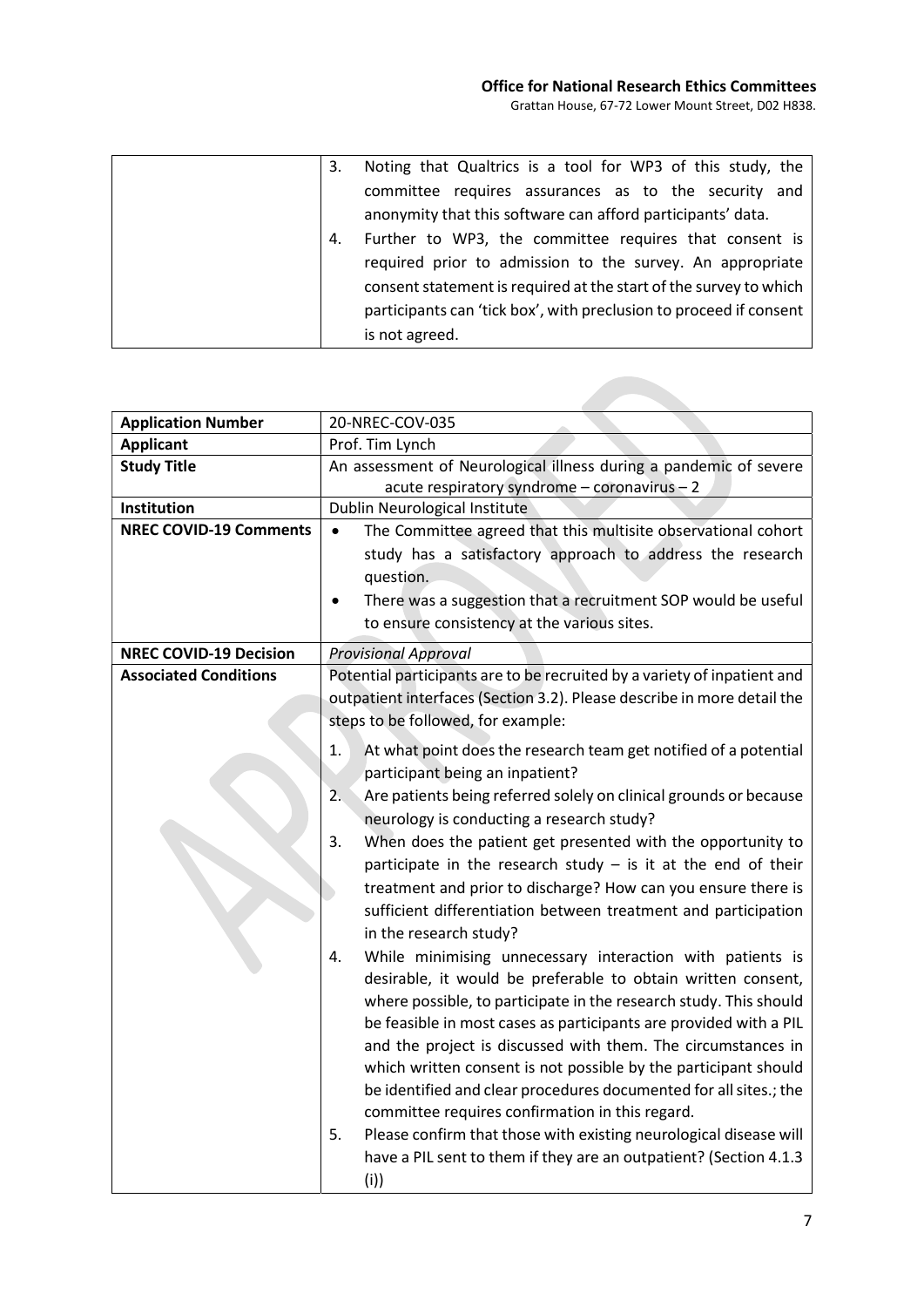| 6. | The consent form should have more information about the             |
|----|---------------------------------------------------------------------|
|    | study and not just rely on the PIL; please address.                 |
| 7. | The PIL should clearly outline the chart review will be repeated    |
|    | at 6- and 12-months (at present it is in the Data Protection        |
|    | section); please address.                                           |
| 8. | The committee requires clarification if consent being sought for    |
|    | all chart reviews involved in the study; if so, this should be more |
|    | clearly outlined and explicit consent provided - please address.    |
| 9. | The committee notes that Section 4.2.1 and 4.2.2 have been left     |
|    | blank. What efforts will be made to support people to give          |
|    | consent who may need additional supports to do so?                  |

| <b>Application Number</b>     | 20-NREC-COV-037                                                                                                                                                                                                                                                                                                                                                                                                             |
|-------------------------------|-----------------------------------------------------------------------------------------------------------------------------------------------------------------------------------------------------------------------------------------------------------------------------------------------------------------------------------------------------------------------------------------------------------------------------|
| <b>Applicant</b>              | Prof. Catherine Darker                                                                                                                                                                                                                                                                                                                                                                                                      |
| <b>Study Title</b>            | Creating an evidence-based toolbox for targeted public health<br>interventions during COVID-19: a cross-border analysis to                                                                                                                                                                                                                                                                                                  |
|                               | disentangle psychological, behavioural, media and governmental<br>responses.                                                                                                                                                                                                                                                                                                                                                |
| Institution                   | <b>Trinity College Dublin</b>                                                                                                                                                                                                                                                                                                                                                                                               |
| <b>NREC COVID-19 Comments</b> | The committee agreed that this collaborative all-island study<br>poses an interesting question to improve public health<br>responses to disease.<br>The committee noted the clear discussion by the applicant on<br>the study's use of information from social media.                                                                                                                                                       |
| <b>NREC COVID-19 Decision</b> | <b>Provisional Approval</b>                                                                                                                                                                                                                                                                                                                                                                                                 |
| <b>Associated Conditions</b>  | Noting the intention to use social media platforms in study two,<br>1.<br>the committee requires clarification as to the particular forums<br>intended for sourcing data.<br>2.<br>The committee is of the view that written consent by email is a<br>more appropriate means of gaining consent for the focus group<br>component of the study, given participants' identifiable contact<br>details will be provided to TCD. |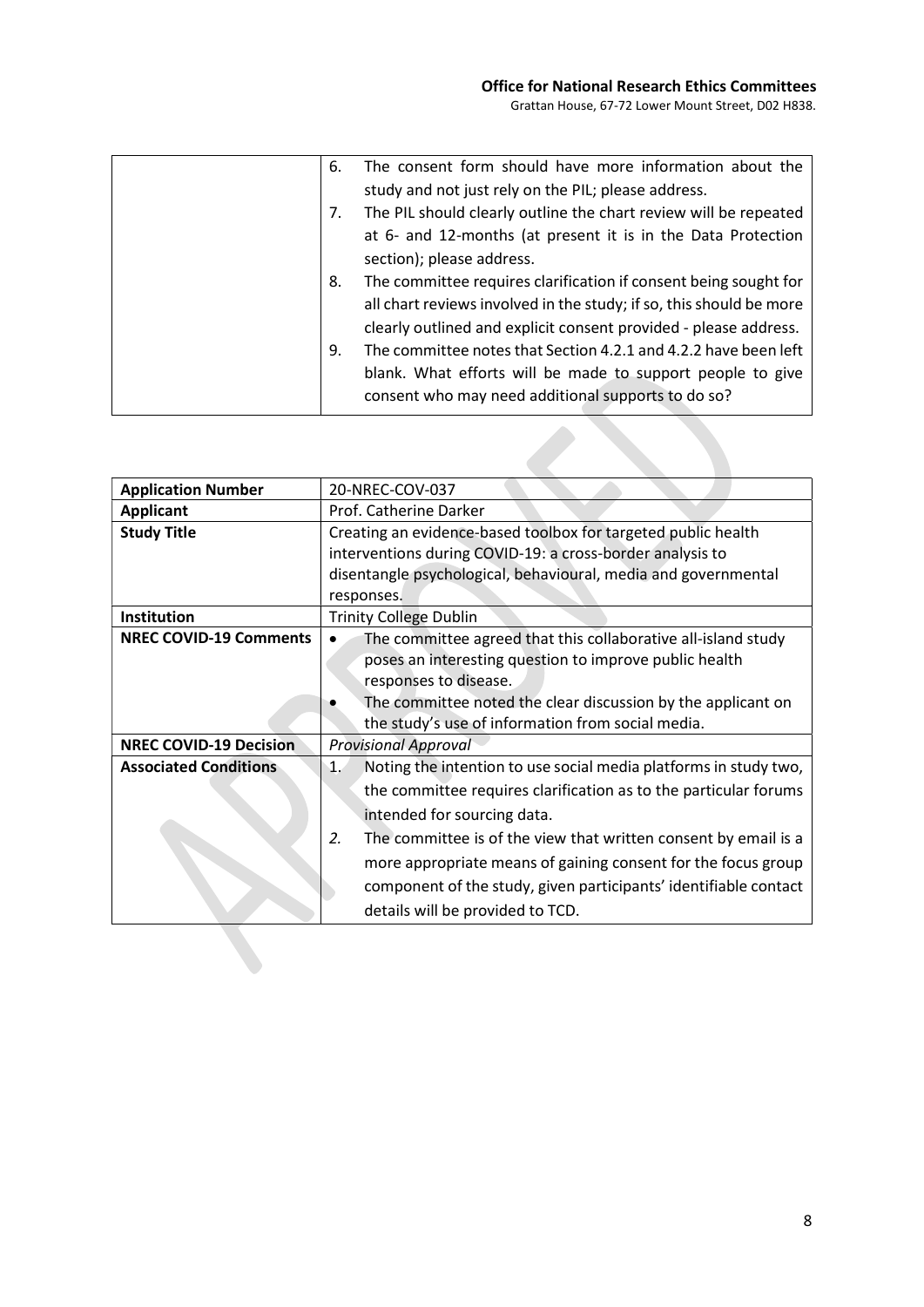## Office for National Research Ethics Committees

Grattan House, 67-72 Lower Mount Street, D02 H838.

| <b>Application Number</b>     | 20-NREC-COV-038                                                       |
|-------------------------------|-----------------------------------------------------------------------|
| <b>Applicant</b>              | Dr Katie Baird                                                        |
| <b>Study Title</b>            | Compassion, social connectedness and trauma resilience during the     |
|                               | COVID-19 pandemic: A multi-national study                             |
| Institution                   | Irish Centre for Compassion Focussed Therapy                          |
| <b>NREC COVID-19 Comments</b> | The committee agreed that this study has a satisfactory<br>$\bullet$  |
|                               | approach overall to addressing the research question.                 |
|                               | The committee noted that the lead institution is University of        |
|                               | Coimbra, Portugal.                                                    |
| <b>NREC COVID-19 Decision</b> | <b>Provisional Approval</b>                                           |
| <b>Associated Conditions</b>  | The committee notes that a personal ID is proposed for linkage<br>1.  |
|                               | across three survey points is last 3 letters of family name and last  |
|                               | 2 digits of phone number; a more confidential while memorable         |
|                               | ID is advised for privacy reasons.                                    |
|                               | The committee requests a rationale for the sample size and<br>2.      |
|                               | suggests that this could be based on a key outcome variable.          |
|                               | The committee requires more information on the planned<br>3.          |
|                               | statistical analyses.                                                 |
|                               |                                                                       |
|                               | The end date to withdraw as cited in the consent form is 10-01-<br>4. |
|                               | 2021: the committee asserts that consent can't be limited in          |
|                               | this way as final one-year follow-up data not yet collected at        |
|                               | this time. Please address accordingly.                                |
|                               | The committee requires further clarity as to the purpose of the<br>5. |
|                               | study. The application and the PIL refers to "Compassion, Social      |
|                               | Connectedness and trauma resilience during COVID-19" while            |
|                               |                                                                       |
|                               | the questionnaire refers to having "a representative picture of       |
|                               | how COVID-19 is affecting Irish families".                            |
|                               | The committee notes several language anomalies, which may<br>6.       |
|                               | have resulted from translation e.g. page 27 "I find hard              |
|                               | picturing self getting coronavirus", what is meant by being at        |
|                               | "high risk" - a definition is required, references to 'self-          |
|                               | isolation' and 'social distancing.' It is possible for instance to be |
|                               | self-isolating in a house if a person lives alone - it is not a sick  |
|                               | room. Physical distancing refers to keeping >2m away from             |
|                               | anyone else. The committee's advice is to be clear what is            |
|                               | meant by the question so the answers are interpretable across         |
|                               | individuals, time and countries. The committee is unclear as to       |
|                               | the purpose of the question about Irish families. Comment is          |
|                               | required on the likelihood of participant understanding of each       |
|                               | term refers to and the difference between them as                     |
|                               |                                                                       |
|                               | interventions -CMT, CCT, MSC etc. The COVID-19 section needs          |
|                               | an introduction as to the purpose of the questions - some are         |
|                               | explicitly COVID-related while others are more general.               |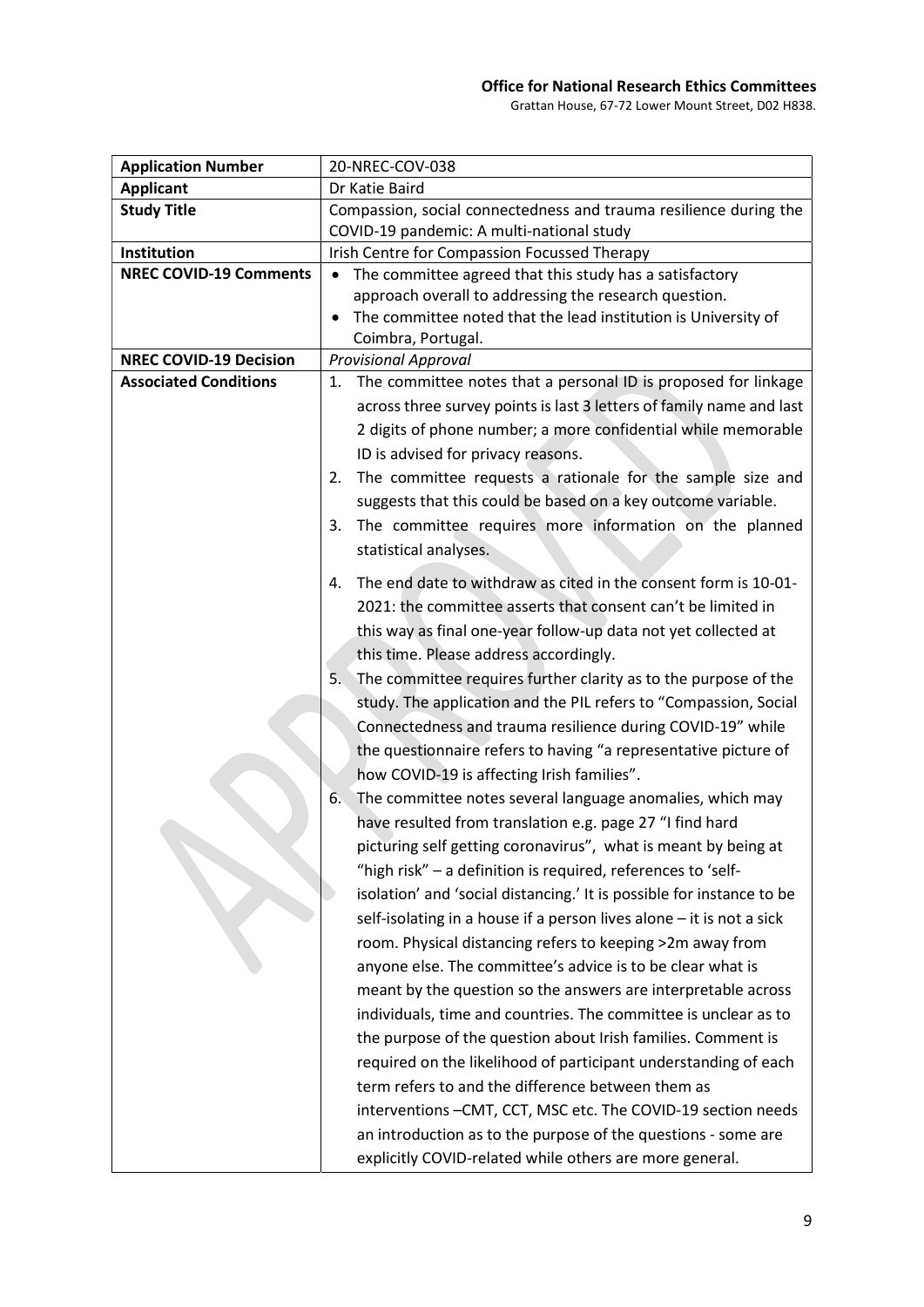| The committee requires that the questionnaire include a more<br>7.   |  |
|----------------------------------------------------------------------|--|
| detailed introduction, restating purpose, consent, and data          |  |
| protection considerations.                                           |  |
| Regarding the PIL, and the answer to 'Why invited' as 'because<br>8. |  |
| you are an adult' - please provide more explanation. It states       |  |
| participants will sign, however it's electronic distribution.        |  |
| The committee requires clarification on the surety that<br>9.        |  |
| participants are from Ireland if advertising is on social media.     |  |
| The committee suggests that this may need to be a question in        |  |
| the form $-$ i.e confirm age 18+ and living in Ireland.              |  |
| 10. The committee notes that the PIL does not describe what is       |  |
| being asked of participants. There is no mention of the different    |  |
| measures/concepts being used; please address.                        |  |
| 11. Advert/introduction letter doesn't state participation is        |  |
| voluntary and they can withdraw at any time; please address.         |  |
| 12. The committee requires a copy of professional indemnity,         |  |
| noting that the PI has personal indemnity.                           |  |
| 13. Regarding recruitment, the committee requires clarification on   |  |
| what social media platforms are being used and information on        |  |
| efforts to ensure representation across age and socio-economic       |  |
| groups.                                                              |  |
| 14. The committee notes that participants are directed to lodge      |  |
| complaints arising from the use of their information to an email     |  |
| address for the DPO in Portugal. The committee requests              |  |
| confirmation that complaints will be dealt with by someone           |  |
| who is proficient in the English language.                           |  |
|                                                                      |  |
|                                                                      |  |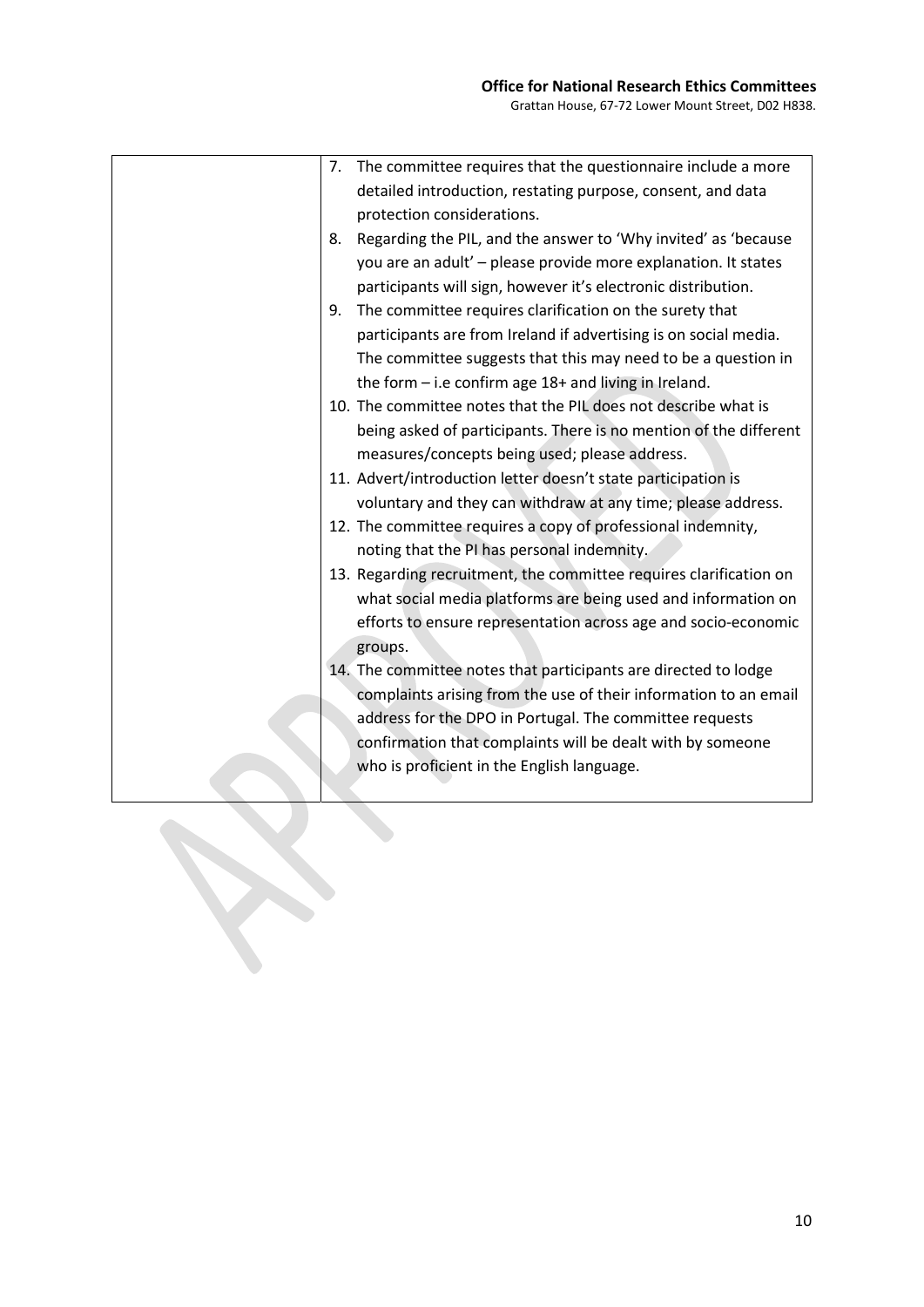Grattan House, 67-72 Lower Mount Street, D02 H838.

| <b>Application Number</b>     | 20-NREC-COV-040                                                             |
|-------------------------------|-----------------------------------------------------------------------------|
| <b>Applicant</b>              | Prof Andrew Murphy                                                          |
| <b>Study Title</b>            | Platform Randomised trial of INterventions against COVID-19 In older        |
|                               | people (PRINCIPLE)                                                          |
| Institution                   | National University of Ireland, Galway                                      |
| <b>NREC COVID-19 Comments</b> | The committee agreed that this platform randomised control<br>$\bullet$     |
|                               | trial clearly represents a valuable contribution to research.               |
|                               | The committee noted this application pertains to the Irish arm<br>$\bullet$ |
|                               | of an international study based at Oxford.                                  |
| <b>NREC COVID-19 Decision</b> | <b>Provisional Approval</b>                                                 |
| <b>Associated Conditions</b>  | Recognising this study is a proposed extension to a clinical trial<br>1.    |
|                               | ongoing in the UK, the committee is unclear as to who the                   |
|                               | Principal Investigator is in Ireland. If it is Prof. Andrew Murphy,         |
|                               | a CV should be provided to the committee, and clarification                 |
|                               | provided on the PI role in Ireland.                                         |
|                               | Further to above, localisation for Ireland (eg logos) is also<br>2.         |
|                               | lacking on documentation, in addition to referral of participants           |
|                               | to an Irish source of information on rights with respect to                 |
|                               | personal data (eg www.dataprotection.ie); the committee                     |
|                               | requires that the documentation throughout is tailored                      |
|                               | appropriately.                                                              |
|                               | The committee is unclear on the recruitment strategy for the 20<br>3.       |
|                               | as yet unidentified practices in Ireland and require explanation            |
|                               | in this regard.                                                             |
|                               | The committee requires further information on where and how<br>4.           |
|                               | the COVID-19 testing will be done in Ireland, mindful of not                |
|                               | contributing to unnecessary person-to-person contact during                 |
|                               | the health emergency. If using normal routes to testing via GPs             |
|                               | the committee requires assurance that the system will not be                |
|                               | overwhelmed but testing should be at normal rates.                          |
|                               |                                                                             |
|                               | 5.<br>The committee requires clarification on how questions can be          |
|                               | feasibly posed and addressed for participants who complete                  |
|                               | consent forms online. The committee is of the view that a form              |
|                               | of 'active' consent needs to be put in place e.g. a set of consent          |
|                               | statements similar to a normal consent form plus a box to tick if           |
|                               | the respondent agrees/consents.                                             |
|                               | The committee requires clarification on how many arms are<br>6.             |
|                               | being proposed in the Irish study as the full protocol and PILs             |
|                               | etc given in the documents submitted mention 3 arms - an extra              |
|                               | 'usual' treatment arm. If just 2 arms in Ireland the information            |
|                               | sheets etc need to be adjusted accordingly.                                 |
|                               | The committee requires confirmation on source and funding of<br>7.          |
|                               | the medications under investigation. Furthermore, noting the                |
|                               | pharmaceutical presentation of the medication in a 15-tablet                |